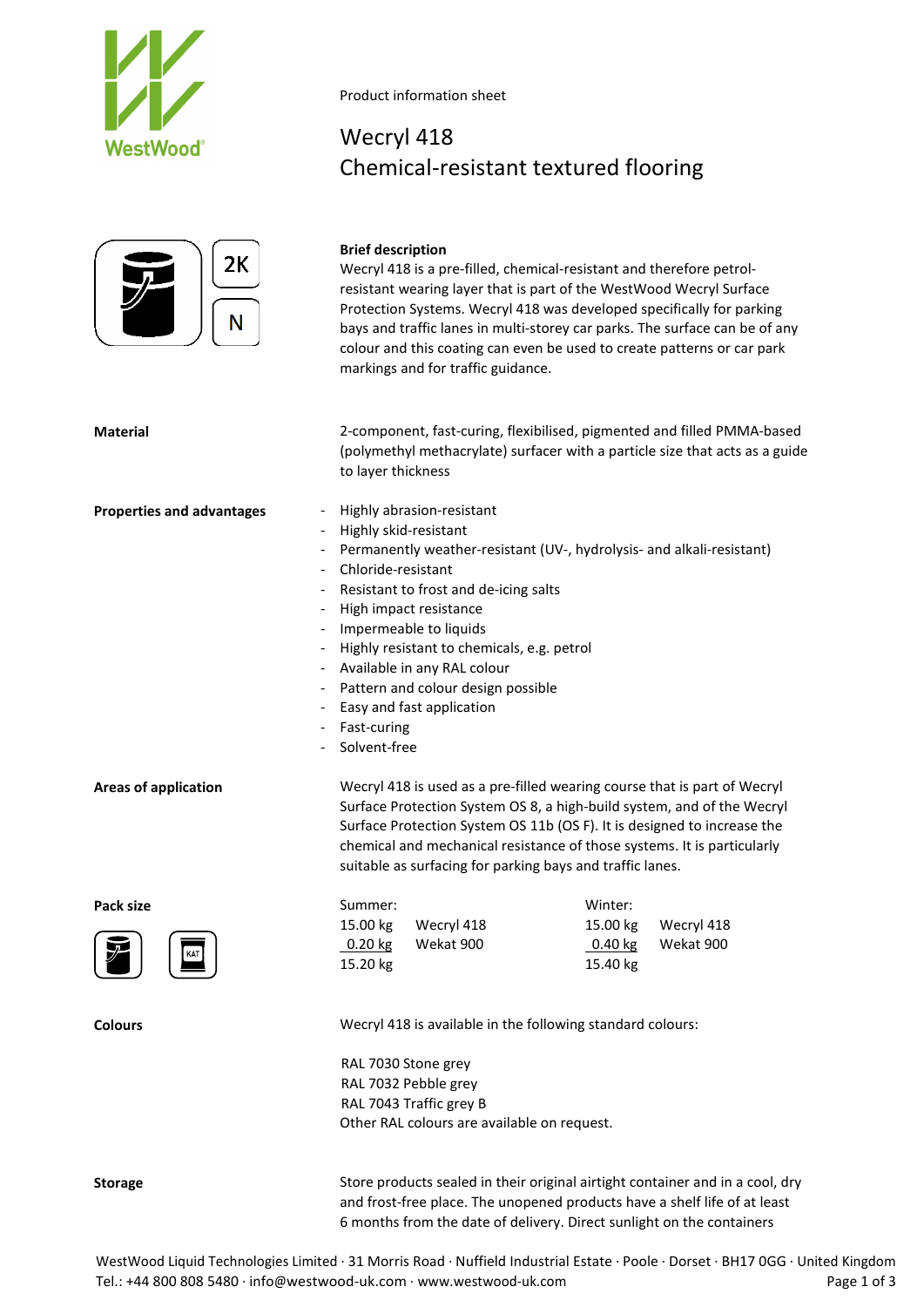

Product information sheet

### Wecryl 418 Chemical-resistant textured flooring

should be avoided, including on site. After removing some of the contents, reseal the containers so they are airtight.

The product can be applied within the following temperature ranges:

| Product    | Temperature range, in °C |                |               |  |  |  |  |
|------------|--------------------------|----------------|---------------|--|--|--|--|
|            | Air                      | Substrate*     | Material      |  |  |  |  |
| Wecryl 418 | $-5$ to $+35$            | $+3$ to $+35*$ | $+3$ to $+30$ |  |  |  |  |

\* The substrate temperature must be at least 3 °C above the dew point during application and curing.

### **Moisture**

The relative humidity must be ≤90%.

The surface to be coated must be dry and ice-free.

The surface must be protected from moisture until the coating has hardened.

|                    | <b>Wecryl 418 (at 20 °C)</b> |  |  |  |
|--------------------|------------------------------|--|--|--|
| Pot life           | approx. 12 min               |  |  |  |
| Rainproof          | approx. 30 min               |  |  |  |
| Can be walked on/  |                              |  |  |  |
| overcoated         | approx. 45 min               |  |  |  |
| <b>Curing time</b> | approx. 2 hours              |  |  |  |

Higher temperatures or greater proportions of catalyst will shorten reaction times, while lower temperatures and smaller proportions of catalyst will extend reaction times.

The following table indicates the recommended amount of catalyst required to adjust the curing reaction to the temperature.

|                          | Product                    | Substrate temperature in °C; amount of Wekat 900 to be added in % w/w<br>(approximate values) |      |    |    |                                              |      |      |    |    |
|--------------------------|----------------------------|-----------------------------------------------------------------------------------------------|------|----|----|----------------------------------------------|------|------|----|----|
|                          |                            | $-5$                                                                                          | $+3$ | 5  | 10 | 15                                           | 20   | 25   | 30 | 35 |
|                          | Wecryl 418                 | $\overline{\phantom{a}}$                                                                      | 3%   | 2% | 2% | 1.5%                                         | 1.5% | 1.5% | 1% | 1% |
| <b>Consumption rates</b> | <b>Substrate</b><br>smooth |                                                                                               |      |    |    | Consumption<br>approx. $3.50 \text{ kg/m}^2$ |      |      |    |    |
| <b>Technical data</b>    | Density:                   |                                                                                               |      |    |    | 1.77 $g/cm^{3}$                              |      |      |    |    |
|                          | <b>Skid resistance:</b>    | Standard application                                                                          |      |    |    | R <sub>12</sub>                              |      |      |    |    |
|                          | SRT value:                 |                                                                                               |      |    |    | > 55                                         |      |      |    |    |

**Application conditions Temperatures**



### **Reaction times and required amounts of catalyst**